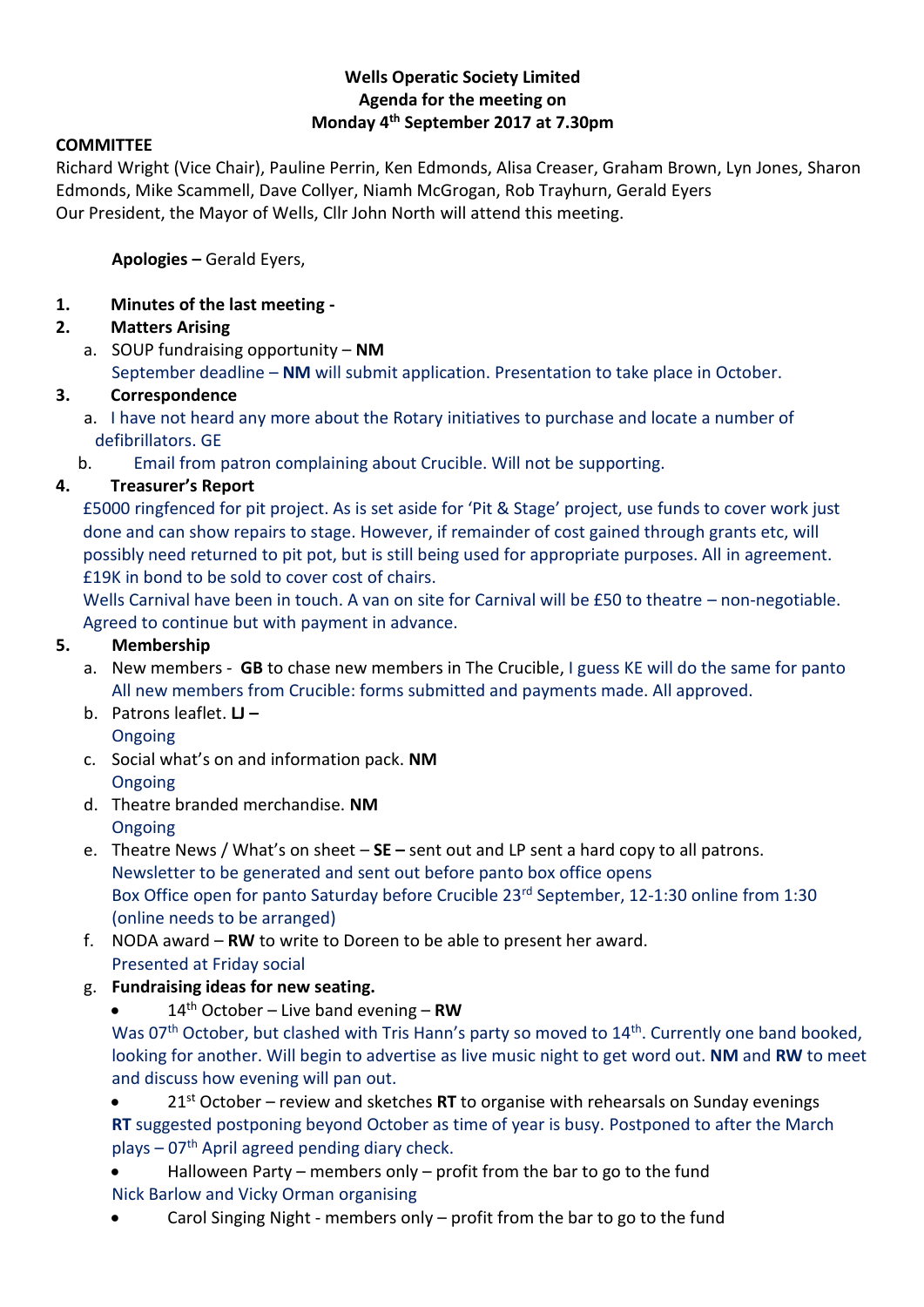20th December agreed. **NM** to speak with Sheila Ross to see if she will do same as last year. Word books to be sourced. All members asked to ring nibbles.

 New Year's Eve party – members only – profit from the bar to go to the fund Bar times may be different – **PP** to check. **NM** to organise. Bar will be decorated for panto – leave up for NYE party.

Quiz evening – January 2018 – **RT** to organise

RT has had volunteer to organise – Terry Rickett has offered. Agree to accept offer. Agreed on  $20<sup>th</sup>$  January – pending diary check.

Wells has got talent – Feb 2018 – volunteers needed

NM & RT to get together to arrange. Ask Kate H to help (has volunteered)

£5 junior entry fee; £10 adult entry fee

Preliminary heats free (auditions)

**RW** to email Michael Eavis to ask Emily to judge; **SE** to ask Tessa Munt; possibly contact Clare Carter at BBC Somerset (ask Lois to contact Clare?)

**RW** to email Kate H's details to **NM.**

Auditions 03<sup>rd</sup> March; event 24<sup>th</sup> March agreed pending diary check.

- Need to arrange any lighting, stage management etc
- h. Vicky and team have had a good clear and tidy of the Props area. Tina has sorted a lot more of the wardrobe.

Unknown who it was who made a mess again. May have been someone external to theatre. Agreed to change door codes after Crucible.

### **6. Publicity**

a. New Logo – **NM**

Ongoing. **GB** possibly talk to Emma Adams to see if interested in designing something.

### **7. Theatre Renovations**

- a. Work on the flat roof above the dock doors, and the removal of the concrete raised floor in the stage right wings. Croscombe Roofing. Cost £5395 +VAT. Work will take place between 29<sup>th</sup> July and  $25<sup>th</sup>$  August. Now complete – it just needs some time to clear up. Clear up is ongoing. Floor may need covering to muffle backstage sound. Agreed to wait to see if is a problem first.
- b. Croscombe roofing will be asked to inspect and repair the central gully. And investigate the recent leaks. **GE** work agreed to go ahead soon. Small cost. Complete Mark will do his at the same time as the wings works. Not sure if this is done – **RW** to check with Mark.
- c. Redecoration of the rehearsal room. **KE, SE** & **NM** Ongoing. Need to check with diary to see if October half term as possibility. **GB** can put cupboard at other end of room. Tables will go into cupboard. £170 worth of materials + cost of doors. Just need to find storage for keyboard.
- d. The replacement / repair of the auditorium seating and associated fundraising. Booked 20-25th Nov 2017 for the auditorium 'seating swap'. In addition GE has blocked out the 15th-19th Nov - so that we can prep the room (remove the old seating etc). Sale of old seats? Mark Wall suggested that there was money in the scrap iron. **KE**

Should be completed before panto. **MS** suggested he knew someone who may buy the lot. KE has checked emergency lighting issues for new seating and confirmed will be reattached once new seats in. **RT** to research selling old seats on eBay, **SE** to add as 'for sale' item in newsletter; updates to be shared via email.

Colours of seats agreed – 'imperial' base with 'rouge' and 'slate' dotted randomly around auditorium.

Agreed on all wood arms with sunken placeholders for plaques.

- e. Stage and Pit development Ongoing
- f. Bar lighting **MS and Angelo**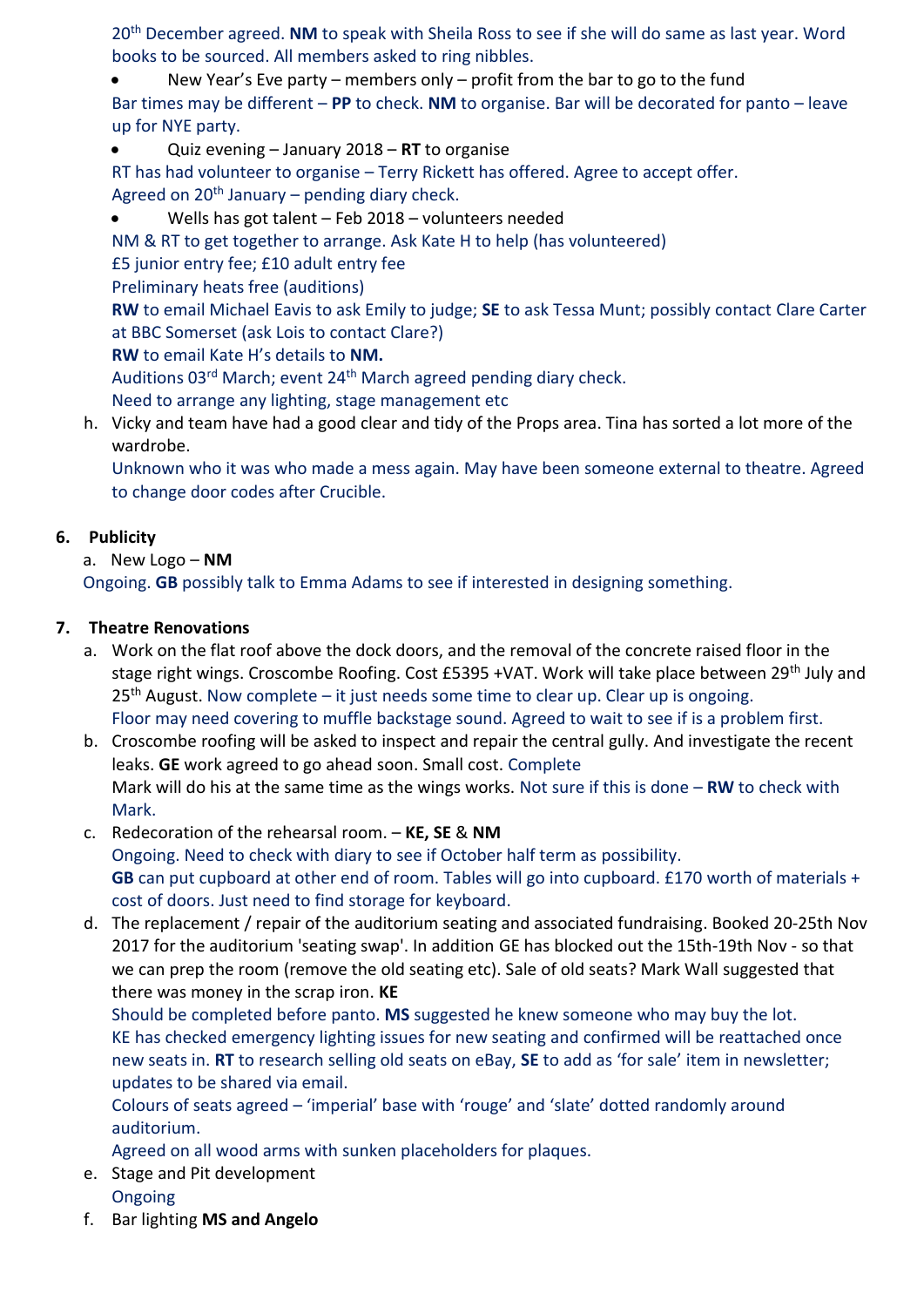Ongoing

- g. PAT testing **MS** started **Ongoing**
- h. The tree. **DC** Dave shared photos of first layer. Finishing soon – waiting for arborist to confirm date.
- i. N.R.Bishop electrical inspection **RW – inspection completed – awaiting results; no large jobs expected but some recommendations.** Ongoing
- j. Stage lights need a new 15A breaker to stop the system tripping out. **GB Ongoing**
- k. Purchase of a trolley to help move the rehearsal room chairs. **PP** Ongoing
- l. Cleaning the bar carpet. **PP –** ongoing to coincide with auditorium carpet cleaning. May not be able to use wet carpet cleaner as is plywood underneath – **PP** to investigate. Postpone until after painting of rehearsal room.
- m. New signs and billboards at the front of the theatre and on Chamberlain Street. **RW** has been in touch with Jim Paul, Chartered Building Surveyor and Planning Consultant, and he has quoted £500 + VAT to prepare and submit the planning application for the signs. There will also be a fee payable to the Council which he thought would be £110 - £195. Meeting with RW Fri  $1^{st}$  Sept.

Only applying for planning permission. Once granted, don't have to start work immediately – can get permission and start work sometime in future when funds available.

Designer (Dave) suggested connecting sign to wall rather than ground. Will be nearer the tree. Uplighting will be from the wall.

Permission requested for LED lighting around the Little Theatre sign.

Suggested a board above the Little Theatre sign with removable lettering, with surround lighting. Lights will be lit just before and during productions as advertising for next/current production. Likely to get permission for the sign; the lighting will be the issue.

Permissions / design ongoing.

# **8. Productions/Trifold/Hire**

- **September 27-30th 2017 -** *The Crucible* by Arthur Miller. Director **Lois Harbinson**, Producer **GB.**  SM – **Charlie Watkins,** Set Design – **Emma Russell ,** Props – **Lesley Ricketts,** Lighting – **GB**, Sound – **Adrian Mitchell**, Costumes – **Lesley Ricketts**, Prompt – **FB,** Make up – **Julie and Helen Makin,**  Budget – **agreed**, Publicity -**?**, Ticket Price – **£11 & 9**, Rehearsal schedule – **agreed.** FoH manager – **Sally Trayhurn**
- **December 9th -16th 2017 -** *The Three Musketeers.* Director **Ken Edmonds**, Writer and Producer **Vicky Orman,** SM – **Sarah Galton**, Choreography – **Julie Webster,** MD - **Nick Barlow,** Sound - **Adrian Mitchell,** Lighting – **Graham Brown,** Properties – **Sue King,** Prompt – **Freda Brown,** Costume **- ?,**  Make up **– Julie and Helen Makin,** Photographs – **Adam Lanfranchi,** Tickets – **£11 & £8,** Budget – **agreed,** Rehearsal Schedule **– done,** Publicity and Programme **– tba,** FoH manager – **Sally Trayhurn**
- **8-10th March 2018? – Mark Wall and Doreen Grant propose the following -** If there are any objections please let me know, if not it will go ahead on the dates shown. GE No objections raised.

*Gerald, for your information and to discuss with committee if necessary - we will do a read through followed by auditions in October and will put dates in asap*

*We have decided to stage the following - London Suite by Neil Simon Four one act plays each set in the same luxury hotel suite. The four sets of characters straddle Simon's familiar themes of love, fidelity, loss and betrayal.* 

## *Scene 1*

*A male two-hander "Settling Accounts"*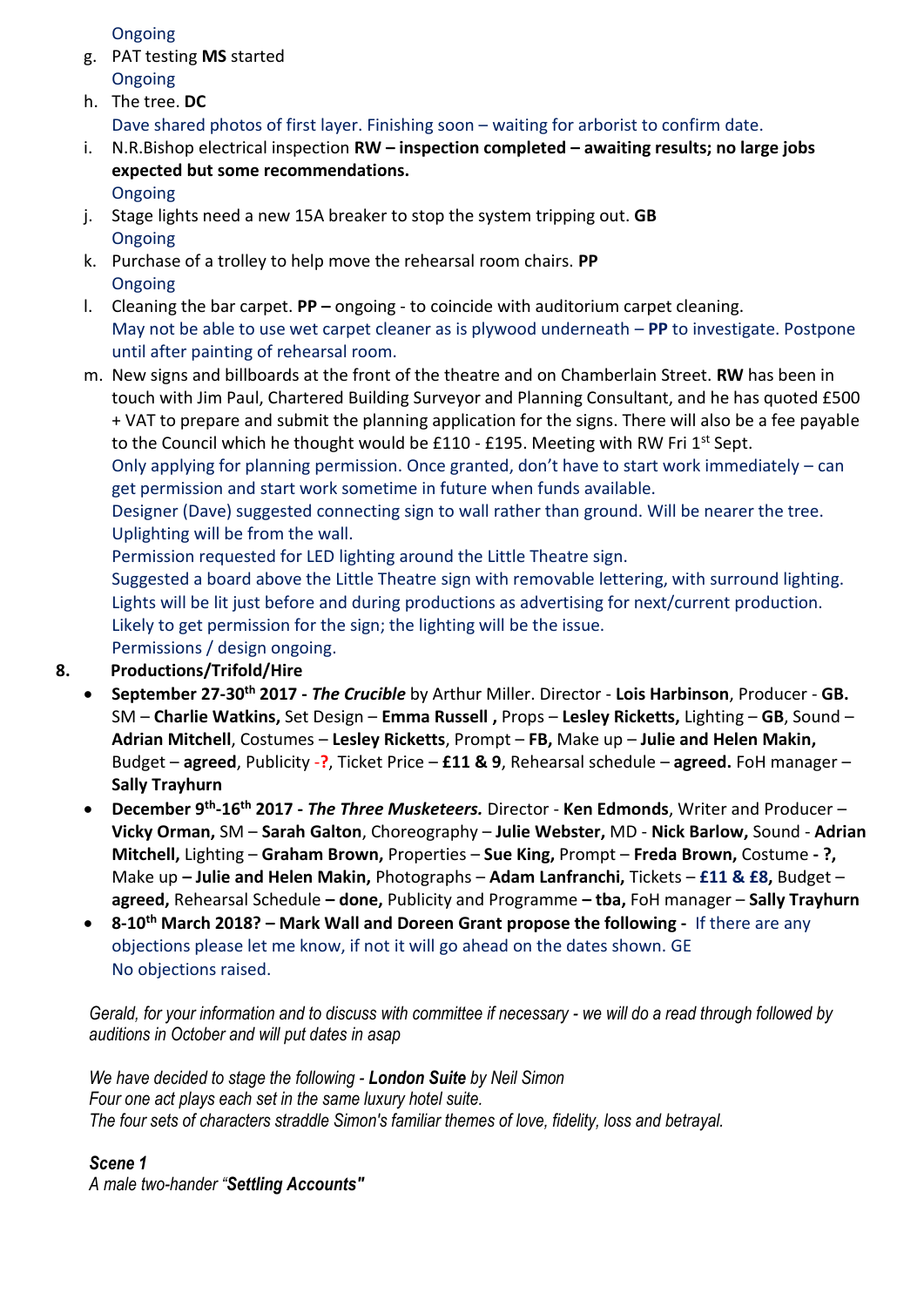*Billy has managed the financial affairs for some years for his friend Brian, a successful writer, but all is not as it should be. Brian threatens his 'grand master of finance' who feeds him a catalogue of questionable decisions leading to Brian's admission that he now retrospectively hates his overseer*

#### *Scene 2*

### *A female duo "Going Home".*

*Mother and daughter are spending their last night in London and the daughter Lauren is desperate to encourage her mother to start dating again..*

*Interval* 

### *Scene 3*

#### *Two women and one man "Diana and Sidney".*

*Diane is a successful TV actress on a promotional tour, meeting up with her ex-husband who now lives with a younger man on a Greek island. His purpose for the rendezvous is to ask for money whereas she on the other hand still has strong feelings for him and is hoping for a rekindling of their affections.* 

### *Scene 4*

### *2 women and 3 men "The Man on the Floor"*

*A comical farce based around Mark and Annie's lost Wimbledon tickets. Things go from bad to worse when Mark's back seizes up and he is immobilised, only for the hotel's Associate Manager to arrive to inform them they have been given the wrong suite, and must move to make way for Kevin Costner.*

- **May 15th (Tuesday) -19th 2018** (with a 3pm Matinee on Sat 19th i.e. 6 performances**) –** *Little Shop of Horrors***.** Director and producer – **Nick Barlow**, Choreography - **Eden Simpson**, Rights received, MD – **Kelly Simpson,** SM – **?,** Lighting – **GB**, Sound – **AM**, Costumes – **Louise Baker**, Prompt – ? Props - **Vicky Orman, Jo Scammell, Sandra Marshall,** Make up – **Helen and Julie Makin**, Budget – **tba**, Publicity - **KE**, Ticket Price – **tba**, Rehearsal schedule –**tba.** Vocal Coach **- Kate Lynch**, FoH manager **tba**
- **September 19th -22nd 2018** William Shakespeare's *The Merry Wives of Windsor* Director **RW,**  Lighting - **GB,** Mediaeval Musician - **Jonathan Weeks,** Costumes – **Louise Baker,** Stage manager – **Charlie Watkins**, Properties – **Pat Watkins,** Choreography – **Tina Eyers,** Prompt – **Freda Brown,** FoH manager – **tba,** Budget – **tba**, Publicity - **KE**, Ticket Price – **tba**, Rehearsal schedule – **agreed**
- **December 8th -15th 2018 – Panto. SE** to send out MailChimp. **KE** happy to have someone shadow him this year in preparation for next year.
- **March 2019 – NM considering Steel Magnolias** Street doing same production in September 2018. NM still keen but shelve until more suitable time.
- **Spring show 2019 – Lois offering Fiddler on the Roof GB** to ask Lois to investigate (may not be available)

## **9. Training**

**DG –** chaperone training to be arranged as needed.

**RW & GE** have meet initially with Sally Trayhurn to arrange FoH training.

Initial thoughts were that organisation of all aspects of FoH need arranged. Following contact, Jaqui still keen to continue. Agreed for Sally & Jacqui to work together. Sally has FoH teams ready for Crucible.

**SE** – First Aid – Red Cross are willing to do free first aid training course. Additionally there is the opportunity to participate in an accredited first aid at work course cost of £30, SE to email members and organise.

Spaces still available for all day training. Early evening one booked out.

#### **10. Show Reviews**

**LJ** Maid of Cabbage, Edinburgh Fringe: very funny and entertaining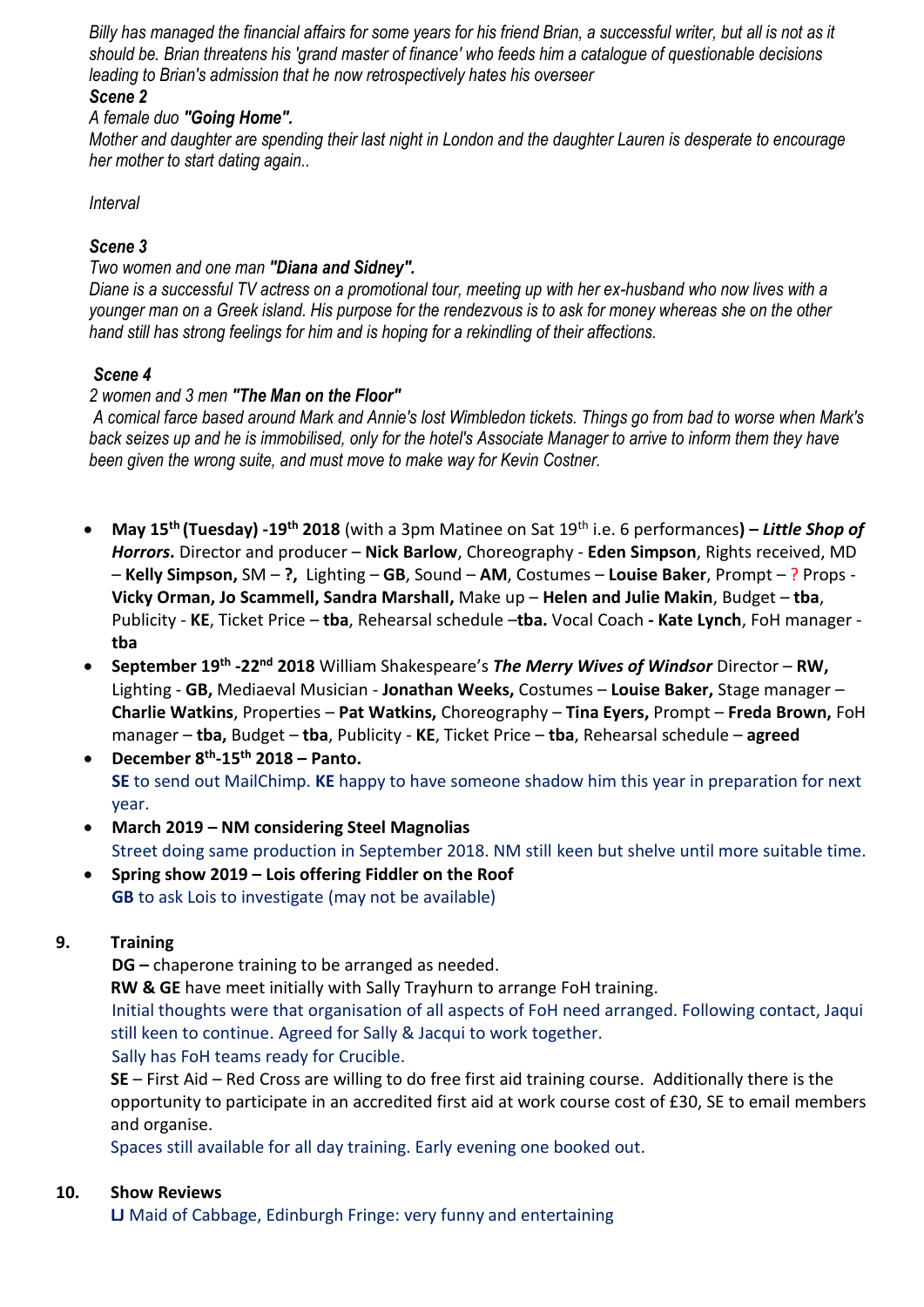**GB** Fiddler on the Roof, Chichester: fantastic. Simple but fantastic. Lead role particularly strong. Worth every penny – very impressive.

**NM** Merry Wives of Windsor, Glastonbury Abbey; Matilda, Cambridge Theatre: Merry Wives very strong – disappointing Falstaff. Matilda breathtaking – not just talent on stage but technically superb. Music (by Tim Minchin) brilliantly clever. Highly recommend.

**RT** The Play That Goes Wrong, Plymouth Theatre Royal: brilliant show, highly recommended. Coming to Bath.

**RW** Matilda, Cambridge Theatre: excellent show – best musical ever seen. Children were brilliantly choreographed and stage was very impressive.

# **11. Any Other Business**

None

**12. Fire Risk Assessment - Summary Checklist.**

# **Any updates to the list below?**

# Ongoing unless updates added (in blue)

# **Summary of points arising out of consideration of the Fire Risk Assessment of Mark Evans**

- 1. Simultaneous evacuation of the building is the principal strategy. **A fire drill should be arranged.**
- 2 Portable appliances should have annual checks. **MS - ongoing**
- 3 The air-conditioning service/maintenance needs regular check. **RW**
- 4 There should be no smoking signs in changing rooms, green room workshop and costume store. **Agreed**

# **to put signs at all the entrances to the building 'this is a no smoking site'. RW**

- 5 Gas appliances should be checked annually. **Arranged for 1st Nov 2017**
- 6. A type of permanent benches to go along each side of the corridor **NM ongoing**
- 7. Move over to LED lights in the auditorium (stage lighting). As and when possible.
- 8. Smoke alarms should be tested weekly.

9. The acceptably safe evacuation time appears to be 2 minutes for our building. The fire drill took longer than this. We will discuss improved procedures at a later meeting. A second fire drill should be arranged. 10. Maximum safe capacity numbers are- bar 100; rehearsal room 60; backstage 60; first floor 60 It was agreed that only exceptionally would those numbers be exceeded slightly, and that by and large we comply. The exceptional times would occur for a very short period of time and very infrequently. **We need to record this somewhere – could it go in the hiring agreement??**

11. There needs to be a disabled evacuation strategy notice, with later FoH training for evacuating wheelchairs. **RW**

12. Emergency escape lighting should be checked annually.

13. Secondary escape lighting is inadequate and the current fire warning system is inadequate. **RW** to go back to Mark Evans for clarification and proposals. **RW, RT to investigate further**

14. There should be a fire safety policy document. It was agreed that this should NOT be complicated or lengthy. It should invite readership rather than deter it. **RW**

Important that is comprehensive. May be best as a H&S document rather than just fire safety. **RT** to investigate further.

15. Fire safety drills should be carried out before every performance. **It was agreed that this was not practical given the current FoH requirements. But the main FoH officer for the evening should run through with each FoH staff and (if necessary) bar staff what their stewarding duties would be in the event of a fire. AC put this into practice for Our House.** Bar supervisor is responsible for dialling 999. **RW** would draft up a preliminary checklist. It was agreed that Front of House management and procedures need reviewing.

16. Training in all aspects of fire safety is needed (to include the use of extinguishers).

17. The box office receptionist should call the fire service. - Surely inappropriate as he/she not here for bulk of time after performance starts. Suggest FOH manager. Responsibilities should be made known to the FoH coordinator.